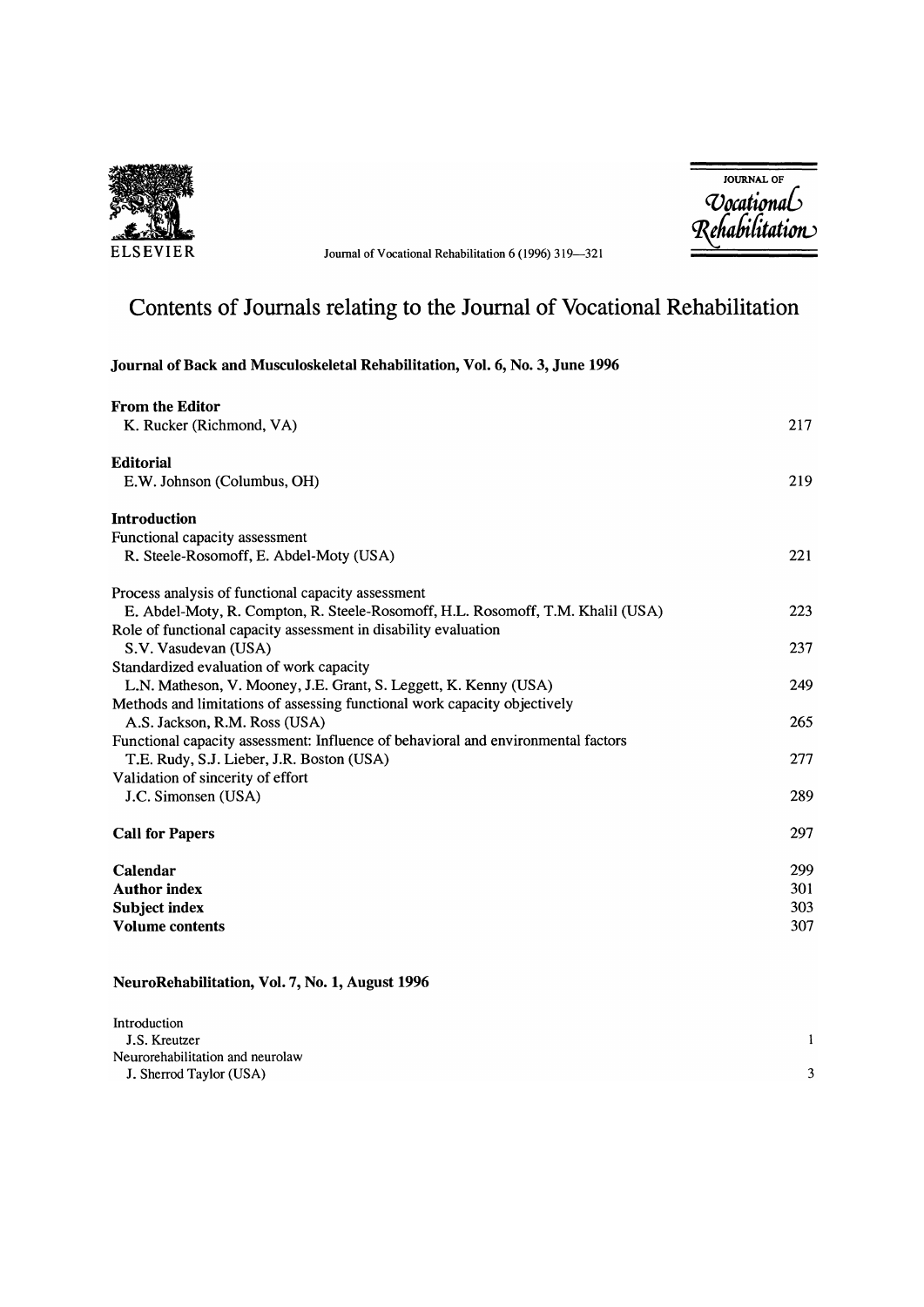320 *Contents of Journals relating to the Journal of Vocational Rehabilitation* 

Hazards of blind analysis of neuropsychological test data in assessing cognitive disability: the role of confounding factors

| R.J. Sbordone, A.D. Purisch (USA)                                                   | 15 |
|-------------------------------------------------------------------------------------|----|
| The assessment of competency in traumatic brain injury                              |    |
| T. Hart, D. Nagele (USA)                                                            | 27 |
| Estimation of premorbid functioning after traumatic brain injury                    |    |
| R.M. Ruff. J. Mueller. P. Jurica (USA)                                              | 39 |
| Evaluation of malingering in the neuropsychological examination of mild head injury |    |
| S.R. Millis, S.H. Putnam (USA)                                                      | 55 |
| Report writing and testimony                                                        |    |
| L.M. Binder, B.T. Burton (USA)                                                      | 67 |
| Erratum                                                                             | 73 |
| Upcoming conferences                                                                | 75 |
|                                                                                     |    |
|                                                                                     |    |

### TAD, Vol. 5, No.1, May 1996

| Introduction                                                                                      | $\mathbf{1}$ |
|---------------------------------------------------------------------------------------------------|--------------|
| Wheelchairs and seating: Issues and practice                                                      |              |
| R.A. Cooper, E. Trefler, D.A. Hobson (USA)                                                        | 3            |
| The effect of the mobility assessment process on outcomes: a beginning effort                     |              |
| A.F. Bergen (USA)                                                                                 | 17           |
| Quality assessment and improvement within the University of Virginia's Rehabilitation Engineering |              |
| Service Program                                                                                   |              |
| J.Z. Schuch (USA)                                                                                 | 25           |
| A comparison of state Medicaid policies regarding the purchase process, rental and repair         |              |
| of wheelchairs                                                                                    |              |
| C.P. Eagles (USA)                                                                                 | 35           |
| The development of a powered wheelchair mobility program for young children                       |              |
| J. Furumasu, P. Guerette, D. Tefft (USA)                                                          | 41           |
| 'Smart' wheelchairs for mobility training                                                         |              |
| P. Nisbet, J. Craig, P. Odor, S. Aitken (UK)                                                      | 49           |
| Access to assistive technology: a comparison of integrated and distributed control                |              |
| P.J. Guerette, R.J. Nakai (USA)                                                                   | 63           |
| Wheelchair stability: important, measurable and modifiable                                        |              |
| R.L. Kirby (Canada)                                                                               | 75           |
| Accelerations experienced by wheelchair users with spinalcord injury in a moving van              |              |
| S. Sprigle, M. Linden (USA)                                                                       | 81           |
| Head position and tilt-in-space: A study of headrest preferences in non-disabled adults           |              |
| A.J. Perr (USA)                                                                                   | 93           |
| Problems with wheelchairs experienced by frail elders                                             |              |
| W.C. Mann, D. Hurren, B. Charvat, M. Tomita (USA)                                                 | 101          |
| Calendar                                                                                          | 113          |
| <b>Associated</b> contents                                                                        | 115          |
| <b>Instructions to Authors</b>                                                                    | 117          |

### Work, Vol. 7, No.1, June 1996

| <b>From the Editor</b>                                                                                 |  |
|--------------------------------------------------------------------------------------------------------|--|
| Cross-translation of the job descriptive index: Validity and reliability procedure for the translation |  |
| R. Nasser, B. Diefenbach (United Arab Emirates)                                                        |  |